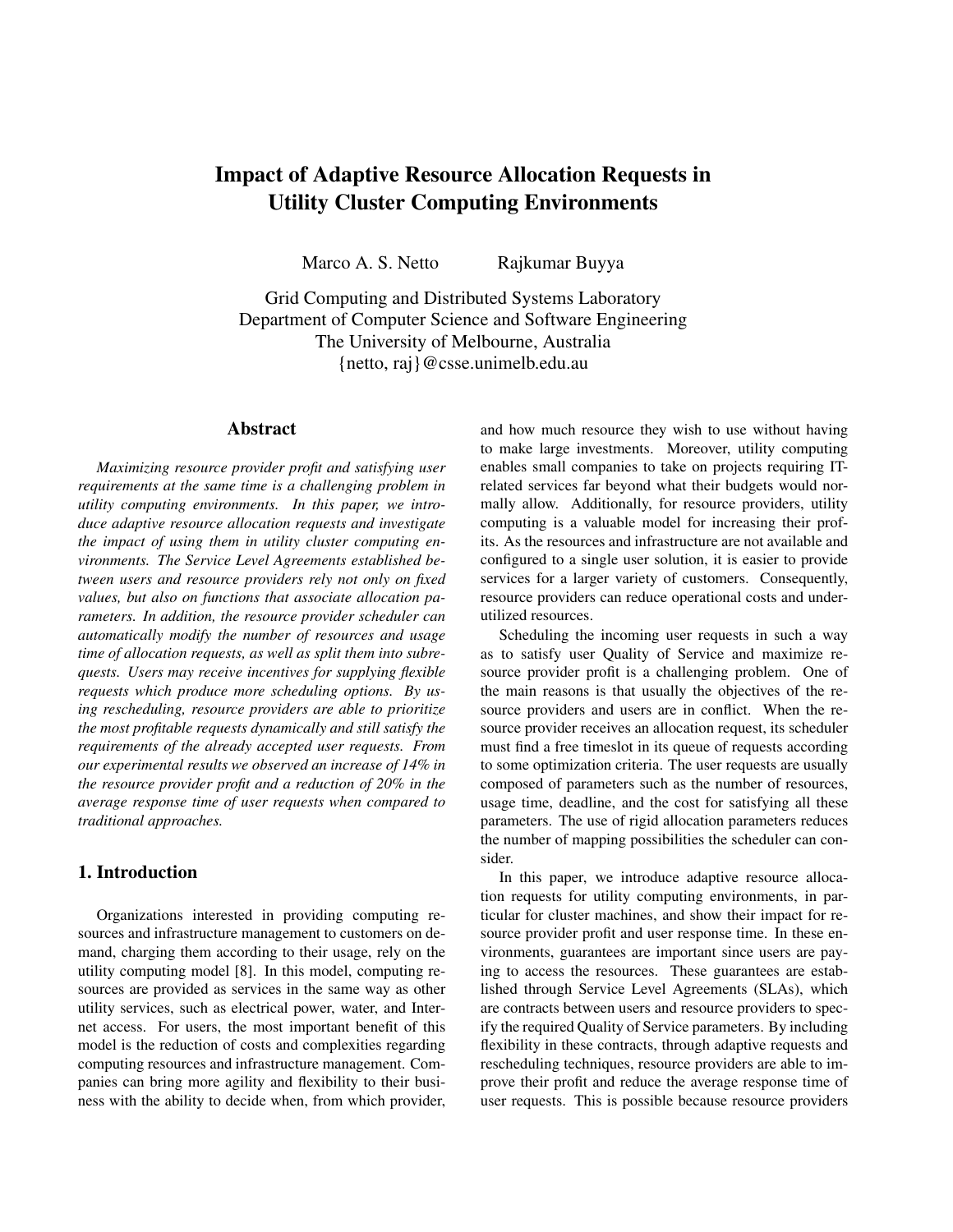can have more scheduling options; the scheduler can automatically modify the amount of time and number of resources allocated to each request, as well as split them into smaller subrequests. With these operations, instead of only finding free timeslots in the request queue, the scheduler is able to free new slots by modifying the existing requests. Moreover, as the scheduling queue is modified over time, it is easier for the scheduler to adapt the request without user interaction.

As a way to attract more users, the resource provider may offer incentives to users supplying requests that support more scheduling options. The resource provider can prioritize the most profitable requests dynamically, by using rescheduling, and still satisfy the requirements of the already accepted user requests. We develop the scheduler to work with these adaptive requests and analyze the impact on the resource provider profit, the reduction of average request completion time and the rejection of requests. In this work we have considered *on-line scheduling* of requests with *hard deadlines*.

In the next section we present some of the existing works on job scheduling in utility computing environments. In Section 3 we define adaptive resource allocation requests, present two scheduling algorithms used for an initial evaluation of these requests, and discuss about cost functions. In Section 4 we show the impact of using the adaptive requests through simulations with different workloads and input parameters. Finally, in Section 5 we present some concluding remarks and plans for extending our work.

#### **2 Related Work**

Resource allocation and job scheduling are very well researched topics in Computer Science [7]. A number of resource management and scheduler systems, such as PBS [1], Condor [11], and MAUI [4], have been developed with their own specific purposes. These systems rely on static request parameters for allocating resources. Moreover, although these systems can be used in utility computing environments, they do not provide incentive mechanisms for increasing resource provider profit.

The use of economic models and market-based policies for resource allocation is becoming more popular. Several projects make use of these models and policies to increase resource provider profit while satisfying user required quality of service (QoS) [12]. Libra [10] is market-based scheduler that can be integrated into existing cluster resource managers to support resource allocation based on users' QoS. Libra makes use of pricing functions to assist the resource providers in determining the value of their resources according to parameters such as the current system workload. Incentive is given to encourage users to submit jobs with longer deadlines. Chun and Culler [2] discuss marketbased cluster batch scheduling algorithms. They present a performance analysis of market-based batch schedulers using user-centric performance metrics. The cost charged to the users depends on the completion time of their jobs and decreases linearly over time until it reaches zero. Their work makes use of only one type of function and they do not explore the modification of request parameters; only deadline and budget.

Kalé et al [6] present an adaptive job scheduler for resource allocation of malleable jobs. The goal is to maximize the utilization of the system and reduce job response time. In their scheduler, when a high profit request arrives and has a tight deadline, low priority requests can be shrunk, releasing processors to be allocated to high priority request [5]. Their work focuses on the use of minimum and maximum values of number of resources. In addition, they do not consider splitting a request into smaller subrequests to assist in the scheduling process.

The use of adaptive resource allocation requests in utility computing environments has not been well explored. In this paper we will address this providing a detailed definition of adaptive requests and discussing the impact of these requests in utility computing environments.

#### **3 Adaptive Resource Allocation Requests**

We investigate the use of adaptive resource allocation requests in utility cluster computing environments. Therefore, *resources* here are defined as cluster nodes managed by Resource Management Systems (RMSs). These systems contain schedulers responsible for receiving the user requests and placing them into a waiting queue according to the available timeslots. The scheduler must decide which request can receive resources and at what time.

In this work we consider an *adaptive request* as the one that can be modified in terms of not only the number of resources and usage time, but also the starting and completion time that are not fixed when the request has been scheduled. Instead of using only rigid allocation parameters, the RMSs can rely on flexible parameters defined through functions that associate user requirements. This flexibility brings benefits for both users and resource providers. Following are some of the benefits of using adaptive requests:

• *Use of free fragments:* Due to the dynamic nature of the computing environment, the scheduling queue varies over time. While a user request is waiting for resources, other users may wish to modify or even cancel a request. In addition, it is common requests finishing before allocated time due to wrong estimation of execution times. These modifications produce timeslot fragments in the scheduling queue. Adapting user requests to fulfil these fragments demands user request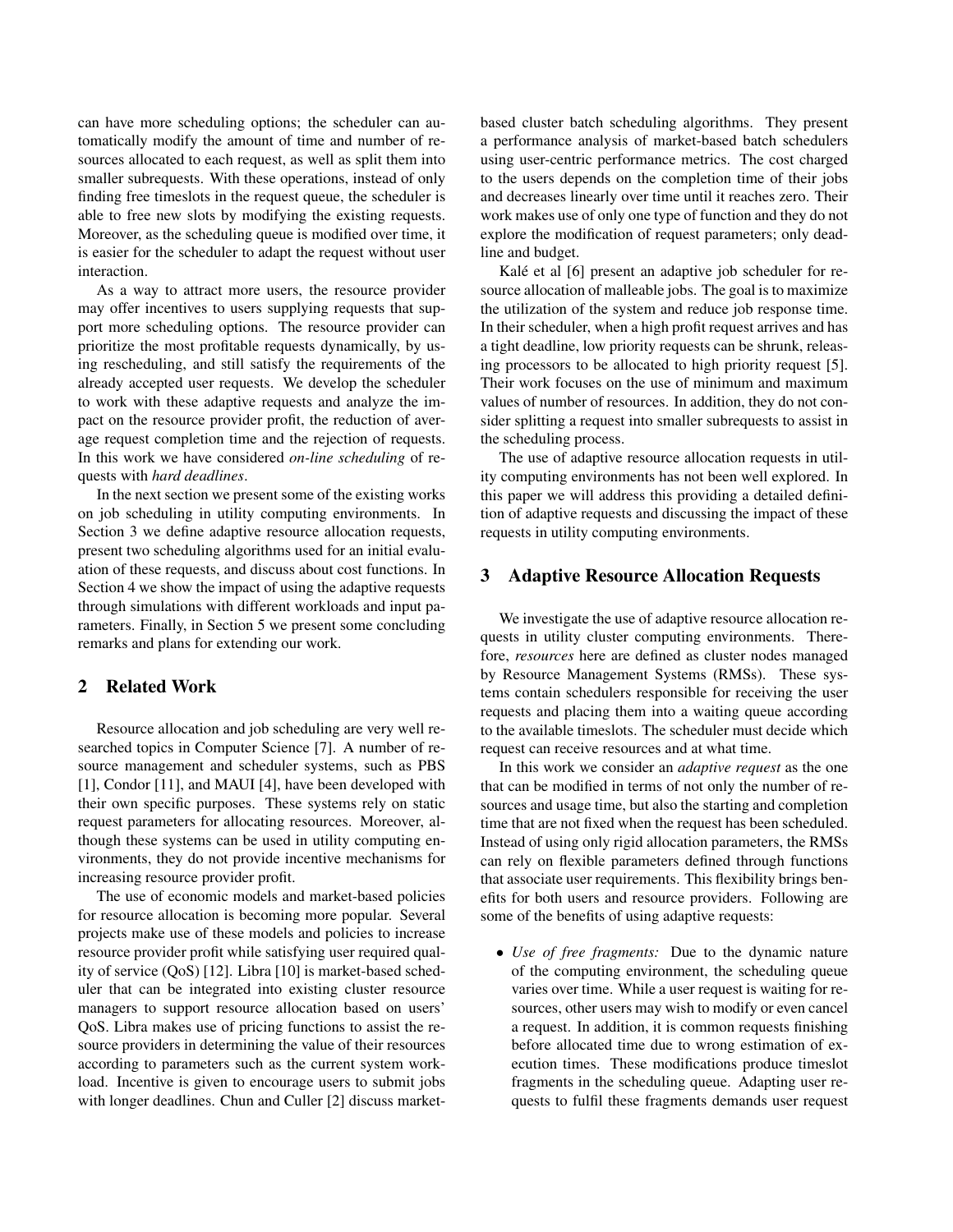renegotiation. In this case, user-oriented renegotiation is avoided since the scheduler automatically adapts the requests without user interaction.

- *Creating new free timeslots:* Instead of only finding free timeslots, the scheduler attempts to create new ones by modifying the already scheduled requests. This flexibility is a mechanism for automatically reducing the completion time of user requests and increasing the resource provider profit.
- *Rescheduling the requests:* As the Service Level Agreements are flexible, the resource provider can reschedule the user requests without reducing the quality of service that users are expecting to receive.

#### 3.1 Request definition

Usually a request in a utility computing environment is defined through the use of four parameters: (i)  $R$ , the number of resources; (ii)  $T$ , the resources usage time; (iii)  $D$ , the deadline (i.e. maximum time to finish the request); and  $(iv)$  B, the budget associated to this request—the maximum amount of money the user is willing to spend to use the resources.

In this work we extend this definition by considering two request modifications: (i) changing the number of resources and usage time (*moldable requests*), and (ii) splitting a request into smaller subrequests (*preemptive requests*). Each one of these modifications has an associated cost defined by the resource provider. Furthermore, these modifications can be executed together. For example, after splitting a request, one or more of these subrequests can be modified to access fewer resources for more time.

These modifications, together with the rescheduling, enable automatic resource negotiation among user requests. We illustrate an example through Figure 1: let a user, with a moldable and preemptive request  $Req_C$ , who needs the results of his/her application as soon as possible and is willing to pay for this. The scheduler can modify the other requests to reduce the finish time of the request  $Req_C$ . The figure shows an initial state where the scheduler has two candidates to analyze, the requests  $Req_A$  and  $Req_B$ , and five possible scheduling results.

**Moldable requests.** The relation between the number of resources and request duration is defined by the user application behavior. Therefore, the users should be responsible for deciding the number of resources required, and for how long they are needed. This is because in a real scenario the resource providers may not know the performance model of the user application. We define this moldability parameter as a function  $f_{mol}$  that has as input the amount of resources  $R$  and the time  $T$  required to use these resources,  $f_{mol}: R \rightarrow T$ . The parameter  $f_{mol}$  defines the



**Figure 1. Five possibilities for reducing the completion time of the request** C**.**

possible *shapes* of a request based on speed up functions. The user can define these functions through benchmarks and application profiling as discussed by Sevcik [9]. There is also existing work on characterizing moldable jobs [3]. Besides the function  $f_{mol}$ , the user needs to define  $R^{min}$ and  $R^{max}$ , which are the minimum and maximum number of resources, respectively. Thus, the scheduler can use an  $R \in \mathbb{N}$ ,  $R^{min} \leq R \leq R^{max}$ . The user may restrict the value  $R$  to  $R^{max}$  since the application does not scale properly after such a value or because the price to access a certain number of resources is very high. The value  $R^{min}$  can be restricted since the application takes long time to execute if  $R \le R^{min}$  or due to memory requirements. Moreover, the user can restrict the values that  $R$  can assume, such as  $R = 2^x$ , where  $x \in \mathbb{N}$ , due to factors such as algorithmic constraints [3].

**Preemptive requests.** Splitting a request into smaller subrequests is a profitable way for filling fragments in the request queue or making possible the reduction of the request completion time. Here, splitting means the possibility of interrupting and restart later an execution. We define the parameter  $Sp$  to deal with preemptive requests as follows:

$$
Sp = (N, I, M)
$$

The argument  $N$  defines the maximum number of subrequests that a request can be split:  $N \in \mathbb{N}$  or  $N = \infty$ ; I defines the time intervals a request can be split, i.e. the points where the request can be split in the time axis:  $I \in \mathbb{N}$ ; and M specifies whether the moldability can be applied independently for each subrequest:  $M = true | false$ .

Depending on the user application, the execution can be interrupted at any time or only at same specific times (parameter  $I$ ). These interruptions are possible due to several factors. For example, the application has a checkpointing support, or the application is composed of a set of parallel tasks that are executed in sequence. In this second case, every time a task finishes, the application could be preempted.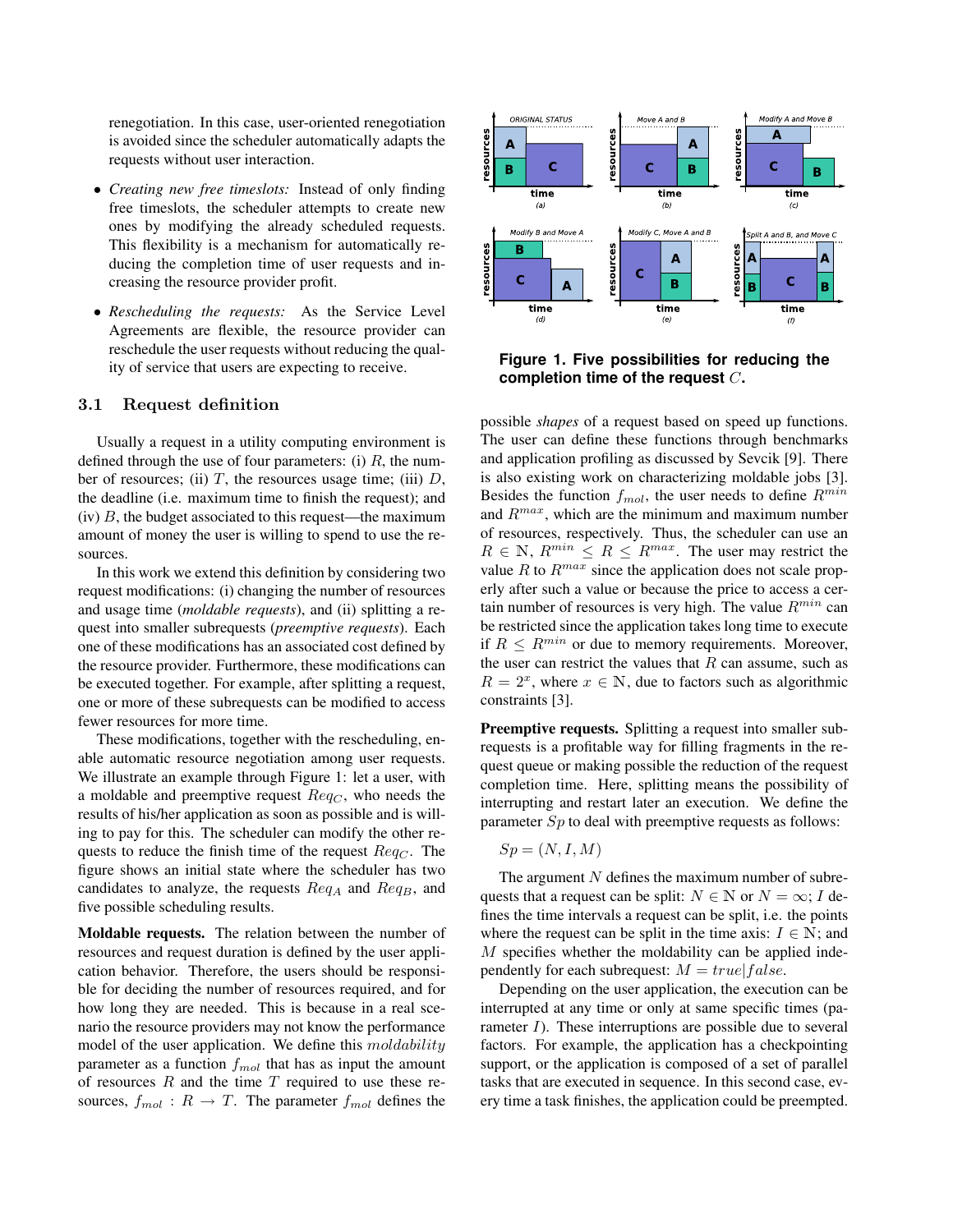



In the current implementation of our scheduler, we allow these interruptions to be only at specific times according to a certain frequency. For example, the request can be split every 20% of the execution. The user may also restrict the number of times the scheduler can preempt a request due to performance reasons, e.g. high cost to execute a checkpointing (parameter  $N$ ). Remark that there must be no overlaps between two subrequests of a request. This means that if a subrequest finishes at time  $t$ , the following subrequest must start after t.

In Figure 2 we present three usage examples of the parameter Sp for a given request. The first request can be split up to 5 subrequests that should be in the same size. The second request can be split up to 5 subrequests with the same initial size that can be modified independently. In the third case, the request can be split up to 2 subrequests with different initial size that can be modified independently. In this last example, although a subrequest can be created in each 20% of the request duration, only 2 subrequests can be created.

The splitting operation can bring benefits for both users and resource provider. However, it may not be easy to use this operation since it is highly dependent on the user application. Moreover, the user may need to setup additional configuration to work properly. For this reason, the resource provider could supply incentive mechanisms to the users in the form of resource usage discounts for example.

With these new two parameters,  $f_{mol}$  and  $Sp$ , an adaptive request Req is defined as:

$$
Req(R^{min}, R^{max}, f_{mol}, D, B, Sp)
$$

Note that the time  $T$  is not explicit present here, since it is defined in the function  $f_{mol}$ . If the request is not moldable the function  $f_{mol}$  should return a constant value.

#### 3.2 Pricing functions

One common problem in utility computing environments is the resource usage pricing and the provision of incentive mechanisms. The resource provider can define the resource usage price  $P$  as a function that receives as input the request  $Req$ , the starting time  $T_s$ , resource usage duration, and number of resources  $R$  specified by the scheduler:

 $P = \omega(Req, T_s, Duration, R)$ 

Note that the resource provider can classify users through different profiles and therefore there can be a different function for each user profile. In addition, depending on the current workload, the resource provider could adopt different profiles.

All the user parameters defined in  $\text{Re}q$  are important for defining the price  $P$ . In particular, the parameters  $f_{mol}$  and  $Sp$  are an incentive mechanism for the users to supply flexible requests in order to assist the resource provider scheduler. Thus, the more *shapes* these parameters provide, the greater the discount for using the resources. We define this number of *shapes* as *flexibility factor*.

Internally, the resource provider deals with the  $\omega$  function using a set of relations that associate the request parameters. These relations are: (i) Time  $\Leftrightarrow$  Price; (ii) Deadline ⇔ Price; (iii) Resources ⇔ Price; and (iv) Flexibility Factor ⇔ Discount. In Section 4 we provide an example of how to implement the  $\omega$  function.

#### 3.3 Scheduling

When scheduling user requests, ideally we want to maximize the resource providers' profit<sup>1</sup>, reduce the *completion time*  $T_c$  of the users requests and serve as many requests as possible.

In this initial work, we implemented two simple scheduling strategies to compare the effectiveness of adaptive requests: (i) First in First Out algorithm; and (ii) Missing Deadline First; both with conservative backfilling. The main difference between these strategies is that the second one has a rescheduling phase. Here we consider *on-line scheduling*, i.e. the resource provider receives the requests and schedules them without the knowledge of the future requests. Furthermore, we consider requests with *hard deadlines*. If the resource provider is not able to schedule a request, the user can modify some allocation parameter and try a new request. The resource provider does not take the risk of accepting a request if it cannot be completed before the deadline.

<sup>&</sup>lt;sup>1</sup>In this work we use the term *profit* as the total incoming from users. We are not considering that the resource providers have internal expenses to maintain infrastructure, such as power consumption, resource replacements, and IT staff.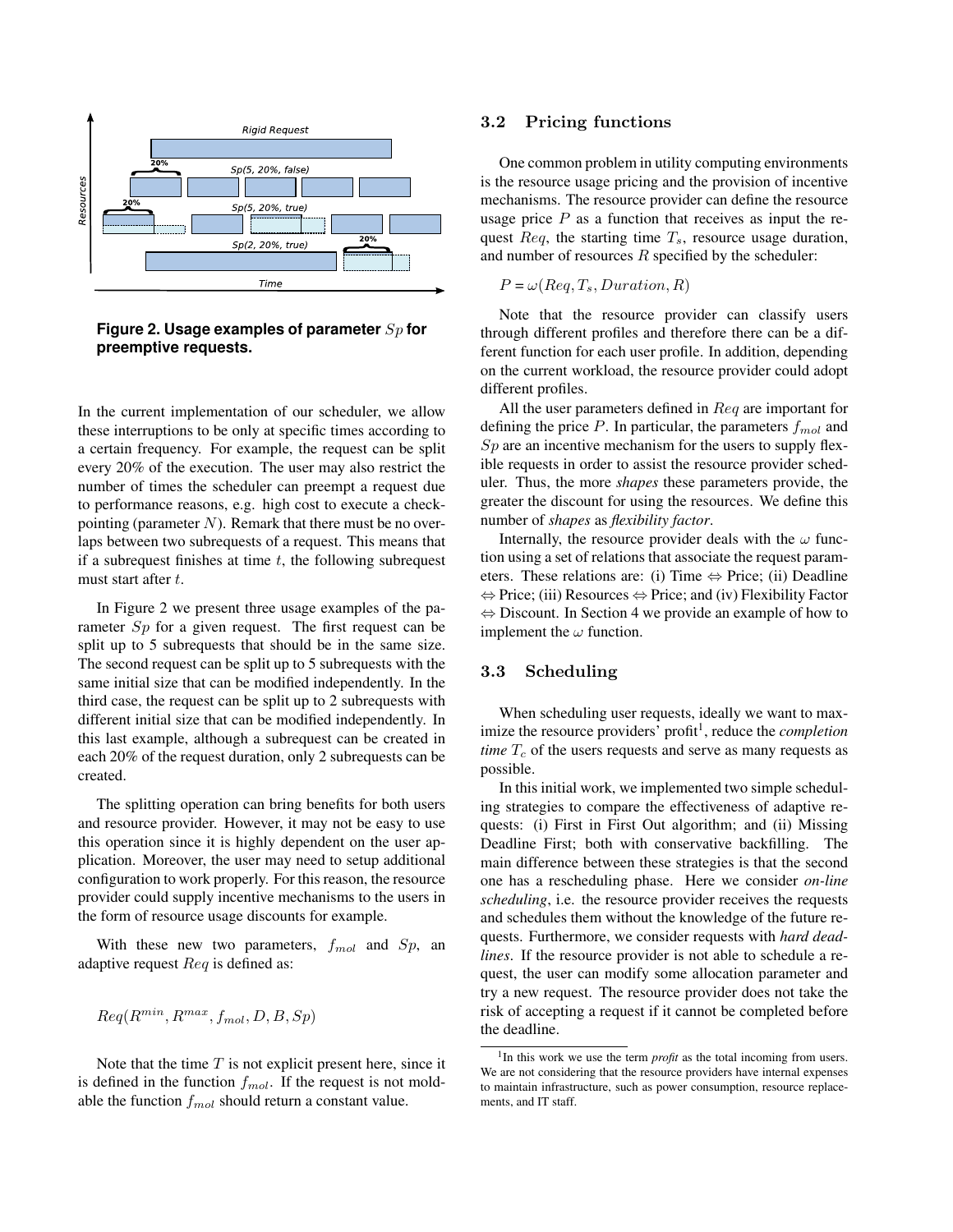Algorithm 1 presents how the scheduling of adaptive requests is currently performed. For preemptive requests, the scheduler split them into subrequests and deal with them independently; but as said in Section 3.1, no subrequest overlap is allowed. The *SchedulingEventTimes* variable in the algorithm is a list of the expected starting and completion times of the scheduled requests, and variable Placement contains information of the request placement in the queue, such as, starting time, completion time and list of resources.

**Algorithm 1** Pseudo-code for scheduling an adaptive request  $Req_i$ .

 $Best T_c \leftarrow null$  $BestPlacement \leftarrow null$ **for all** et in the SchedulingEventTimes list **do**  $R \leftarrow R^{max}$  $T \leftarrow f_{mol}(R)$ **repeat**  $Placent \leftarrow$  Allocate R resources for duration T **if** (*Placement*  $\neq$  *null* and (*Best*  $T_c = null$  or *Best*  $T_c > T_c$ ) **then**  $BestPlacement \leftarrow Placement$  $Best T_c \leftarrow T_c$ **end if** Decrement  $R, T \leftarrow f_{mol}(R)$ **until**  $R < R^{min}$  or  $Placement \neq null$ **end for if** BestPlacement  $\neq null$  **then** Allocate resources for  $Req<sub>i</sub>$  using  $BestPlacement$ Update SchedulingEventTimes **else** Not possible to schedule request  $Req_i$ **end if**

The Missing Deadline First algorithm considers the rescheduling of the requests in the waiting queue. For every received request, all requests in the queue waiting for resources are sorted and rescheduled using Algorithm 1. In order to sort the requests, the scheduler considers the current time, the resource usage time T when for  $R = R^{max}$ , and the requests' deadline. It first places the requests close to missing their deadlines. Once a request receives the resources and starts execution, it moves to the queue of running requests (Figure 3). In this case, it is not rescheduled together with the requests waiting for resources.

The scheduler could attempt to optimize the profit each time a scheduling event occurs. Examples of events are: (i) the resource provider receives a new request; (ii) a request finishes before the expected deadline; and (iii) a user cancels or modifies a request. Moreover, it is possible that new resources become available or are removed from the environment. In these cases, the optimization procedure could also be executed. We plan to consider these events in future.



**Figure 3. Scheduling queues.**

## **4 Evaluation**

We evaluated the use of adaptive resource allocation requests by simulations. We developed a software that implements the scheduling heuristics and utilizes the moldable and preemptive requests. The following sections present how we setup the environment and the results we obtained.

#### 4.1 Environment setup

The setup of the experiments involves several variables, such as workload, pricing functions, user profiles, deadlines, budgets, and computing environment. Workloads that consider deadlines, budget, moldable and preemptive requests cannot be easily found. For this reason, we used real workload data and modified it according to our needs. We chose the workload of the IBM SP2 system, composed of 128 homogeneous processors, located at the San Diego Supercomputer Center  $(SDSC)^2$ . This workload contains requests performed in an interval of two years. We conducted the experiments by splitting the workload in intervals of 15 days. We removed the requests whose duration was less than a minute. Hence we got a workload set composed of 48 files, each file with  $244\pm 68$  requests. The total number of requests was 11244. For each experiment, after collecting the data, we discarded the four best and four worst results to reduce the deviation.

As we mentioned in Section 3.1, a request is defined as  $Req(R^{min}, R^{max}, f_{mol}, D, B, Sp)$ . Considering these parameters, we only got from the workload the number of requested resources, defined as  $R^{max}$ , and the expected execution time, defined as  $T^{min}$ . We used the *submission time* from the workload to setup the frequency at which the requests were to be submitted. Table 1 shows the configuration of the other parameters we used to modify the workload files according to our needs. The 60% and 20% regarding the  $Sp$  and price profile parameters, respectively, were used randomly.

We considered that the cost of checkpointing/preempting a request is negligible in relation to the time of executing an

<sup>2</sup>We used the version 3.1 of the IBM SP2 - SDSC workload, available at: http://www.cs.huji.ac.il/labs/parallel/workload/logs.html.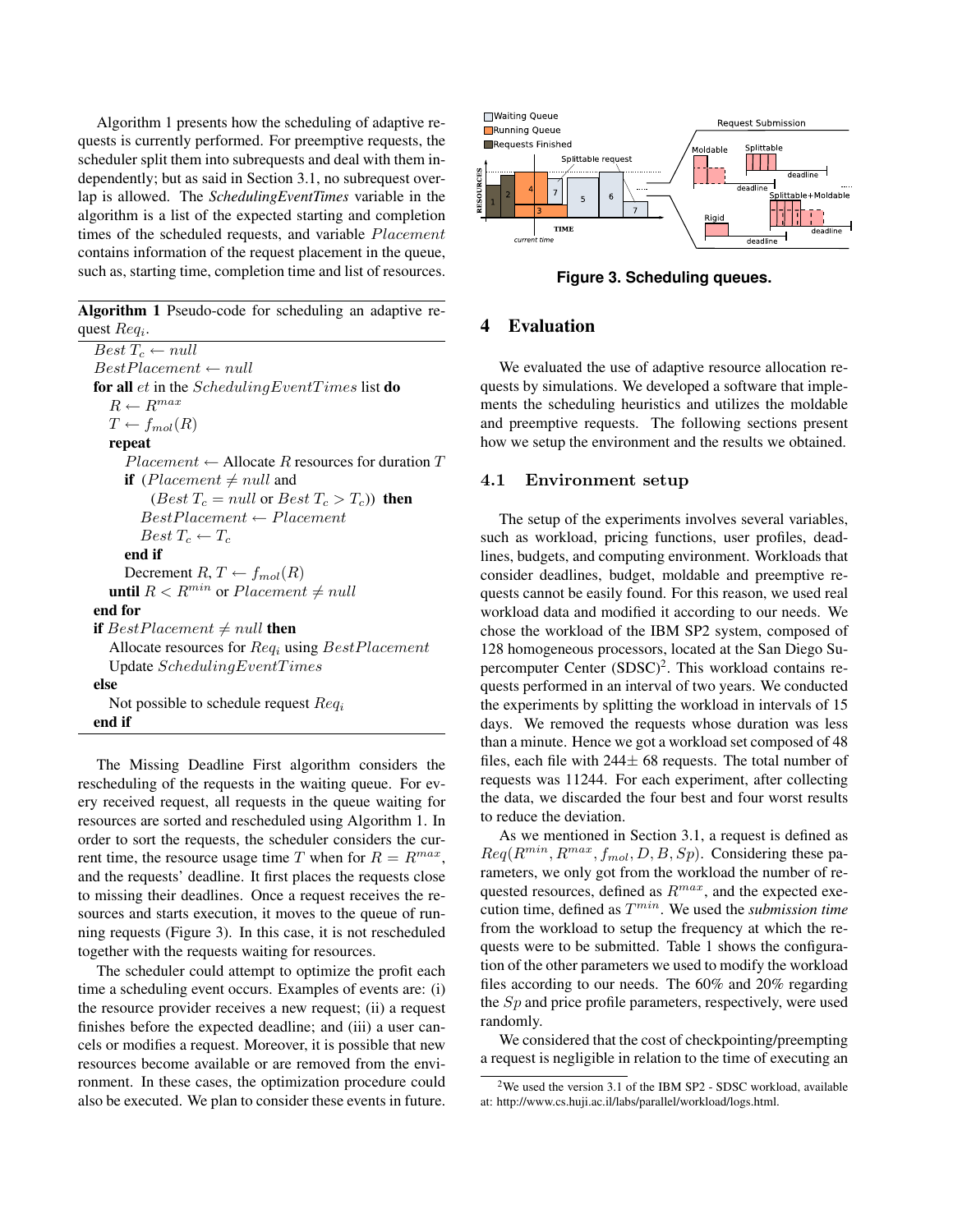| Variable                  | Definition                                | Comment                                                            |
|---------------------------|-------------------------------------------|--------------------------------------------------------------------|
| $R^{min}$                 | 80% of $R^{max}$                          | Requests with up to 10 resources have $R^{min} \leftarrow R^{max}$ |
| $T^{max}$                 | $T^{min} * R^{max}/R^{min}$               | Maximum time using minimum resources                               |
| $f_{mol}$                 | $k-c * R$                                 | Moldability function—amount of work remains constant               |
| $c(R^{max} \neq R^{min})$ | $(T^{max}-T^{min})/(R^{max}-R^{min})$     | Constant for the moldability function                              |
| $c(R^{max} = R^{min})$    |                                           | Constant for the moldability function                              |
| $k(R^{max} \neq R^{min})$ | $T^{min} + R^{max} * c$                   | Constant for the moldability function                              |
| $k(R^{max} = R^{min})$    | $T^{min}$                                 | Constant for the moldability function                              |
| Sp(N, I, M)               | $(10, 10\%,$ true)                        | Requests less than 1 hour were not split                           |
|                           |                                           | Only 20% of the requests were considered as preemptive             |
| B                         | $R^{max} * T^{min} * PriceProject$        |                                                                    |
| Price profile             | $1(80\%)$ , 3 (20\%)                      | We defined two categories of requests                              |
|                           |                                           | 20% of the requests are highly profitable                          |
| $D(Price Profile = 1)$    | $T^{min} * DeadlineFactor + three \ days$ |                                                                    |
| $D(Price Profile = 3)$    | $T^{min} * DeadlineFactor$                |                                                                    |
| DeadlineFactor            | 5.                                        | Gives the additional time to delay the deadline                    |
| Incentive for preemp.     | $0\%$                                     |                                                                    |
| Resource usage price      | 1\$ per machine hour                      |                                                                    |

**Table 1. Request variable definitions.**

**Algorithm 2** Pseudo-code for calculating the price of an allocation.

| $T_c = T_s + Duration$                                             |
|--------------------------------------------------------------------|
| $PercentageBeforeDeadline = \frac{(T_c - T^{min})}{(D - T^{min})}$ |
| $P = \text{Duration} * R$                                          |
| $P = P -  (PercentageBeforeDeadline * P * 0.6) $                   |
| $P = P * PriceProfile$                                             |
| if $\text{Re}q$ is preemptive then                                 |
| return $P - P$ * <i>incentive</i>                                  |
| else                                                               |
| return $P$                                                         |
| end if                                                             |

application. Thus, this cost should not interfere with the results and hence we did not this take into account.

Algorithm 2 defines the  $\omega$  function (Section 3.1) used by the scheduler to calculate the price of an allocation request. Note that the price associated with a request decreases according to its finish time. We allow this decrement to be up to 60% of the original user request budget.

After modifying the workload according to our needs, the simulator reads the workload file considering each request as a rectangle that must be fit in a Gantt chart according to the scheduling algorithm. These rectangles represent the number of resources and request duration. The budget, deadline, and the preemptive and moldability functions define the properties of these rectangles. Therefore, the speed of the simulated machine, i.e. the IBM SP2, and other environment details were not required to perform the experiments.

#### 4.2 Experiments and results

Given the described environment set up, we first measured the impact of the adaptive requests by analyzing three metrics: (i) total resource provider profit; (ii) average request finish time; and (iii) number of rejected requests. We executed the experiments using four types of requests: (a) rigid; (b) preemptive; (c) moldable; and (d) preemptive plus moldable. We performed the experiments using the *Missing Deadline First* algorithm, which has rescheduling, and FIFO, which has no rescheduling.

As the amount of load that a resource provider must deal with affects the results, we performed the experiments by varying the frequency of request submissions. We increased the frequency of the original workload until 50%. For these experiments we consider no additional incentive for preemptive requests.

Figure 4 shows the percentage of profit gain compared to the conventional approach according to the workload. It is possible to observe that the maximum benefit on the original workload is only approximately 4.5% for moldable and preemptive plus moldable requests—both using the rescheduling approach. Without the rescheduling, the maximum benefit is only 2%. However, there is a considerable benefit when we increase the load of the resource provider and use the rescheduling approach. With the increased frequency of submissions of 50%, the use of moldable requests makes the profit increase approximately 3% compared to use of rigid requests, using rescheduling, and 14% compared to the traditional approach (FIFO with rigid requests).

In Figure 5 we can see a clear advantage of using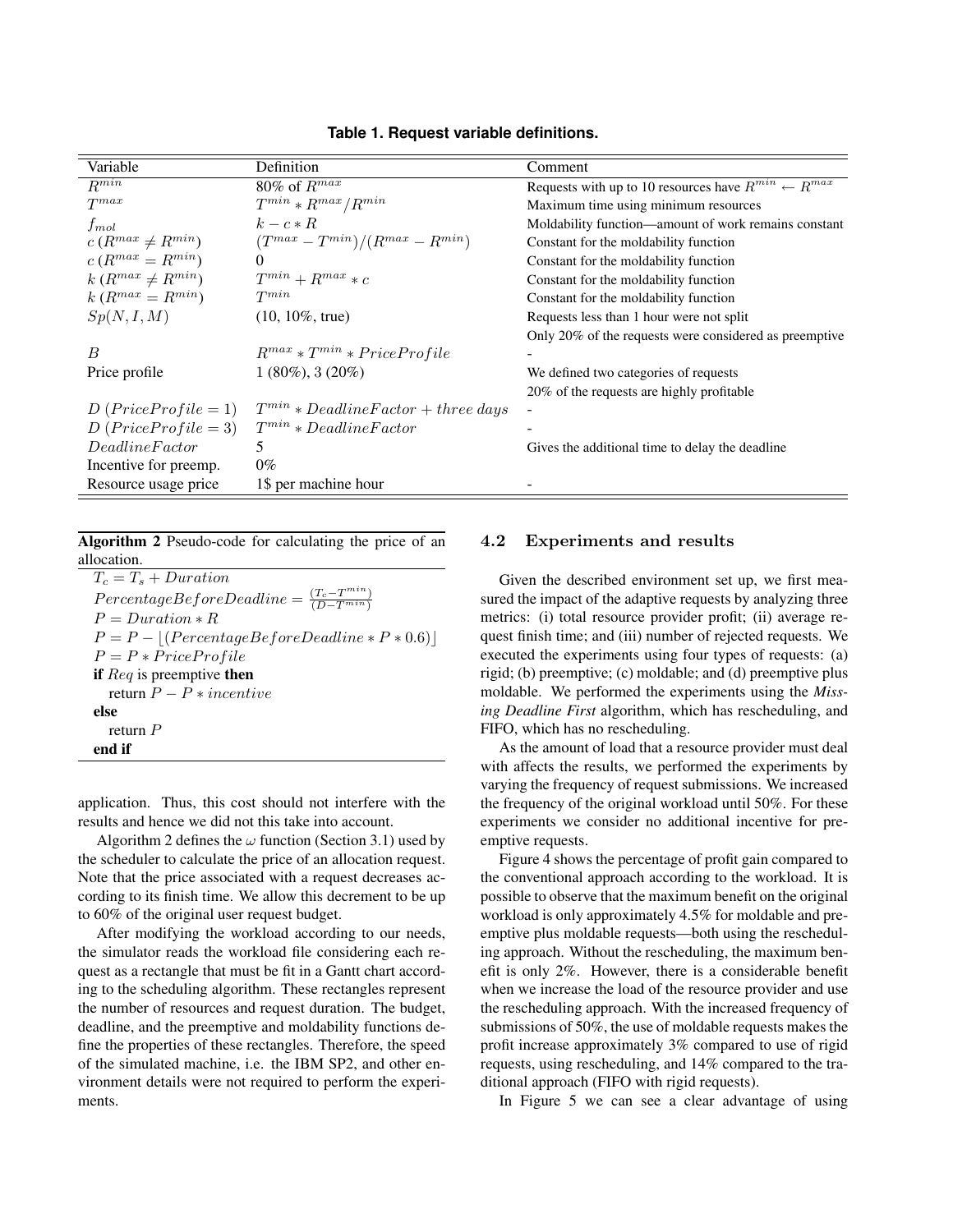

**Figure 4. Profit gain according to cluster load.**



**Figure 5. Average reduction of the request completion time according to cluster load.**

rescheduling for reducing the completion time of user requests. In this case, the preemptive requests provide the best results. Note also that the there is a reduction of the benefit when we increase the cluster load. In addition, we can observe a considerable variation on the results for each different load. Therefore, the completion time reduction is highly dependent on the workload.

The number of rejected requests has a direct impact on the amount of profit the resource provider loses due to an inappropriate scheduling strategy. Furthermore, in a real environment, it is not of interest to a resource provider to reject a large number of *customers*, since reputation comes into play. From Figure 6 we observe that rescheduling plays an important role in preventing the rejection of requests.

In these experiments we considered no additional incentive for preemptive requests. We performed another experiment that consists of measuring the maximum incentive a



**Figure 6. Reduction of rejected requests according to cluster load.**



**Figure 7. Resource provider profit according to the incentive for preemptive requests.**

resource provider should give to those users who provide preemptive requests. We selected the best obtained result in the previous experiment, which is the rescheduling approach using preemptive requests on a workload with the increased submission rate of 50%. Then we varied the incentive from 0 to 40%. We can observe in Figure 7 that after 30% of the resource usage price the resource provider has a benefit of less than 1%, after that, in our experiments, the resource provider starts to lose profit. This value "30%" could be less if we added more preemptive requests in our workload. However, the important issue to consider here is that there a risk of choosing a wrong incentive value for preemptive requests. We will investigate in future how to choose appropriately a correct incentive value for preemptive requests. However, remark that there is already an implicit benefit for the users to supply preemptive requests since they reduce average finish time.

We also analyzed the characteristics of the accepted moldable requests. First we measured the percentage of moldable requests that used fewer resources than  $R^{max}$ , i.e. the number of moldable requests that the scheduler modified to improve the scheduling (Figure 8). Second we measured how much such requests were modified, e.g. if a request used  $R^{min}$  the scheduler modified 100%, if the re-